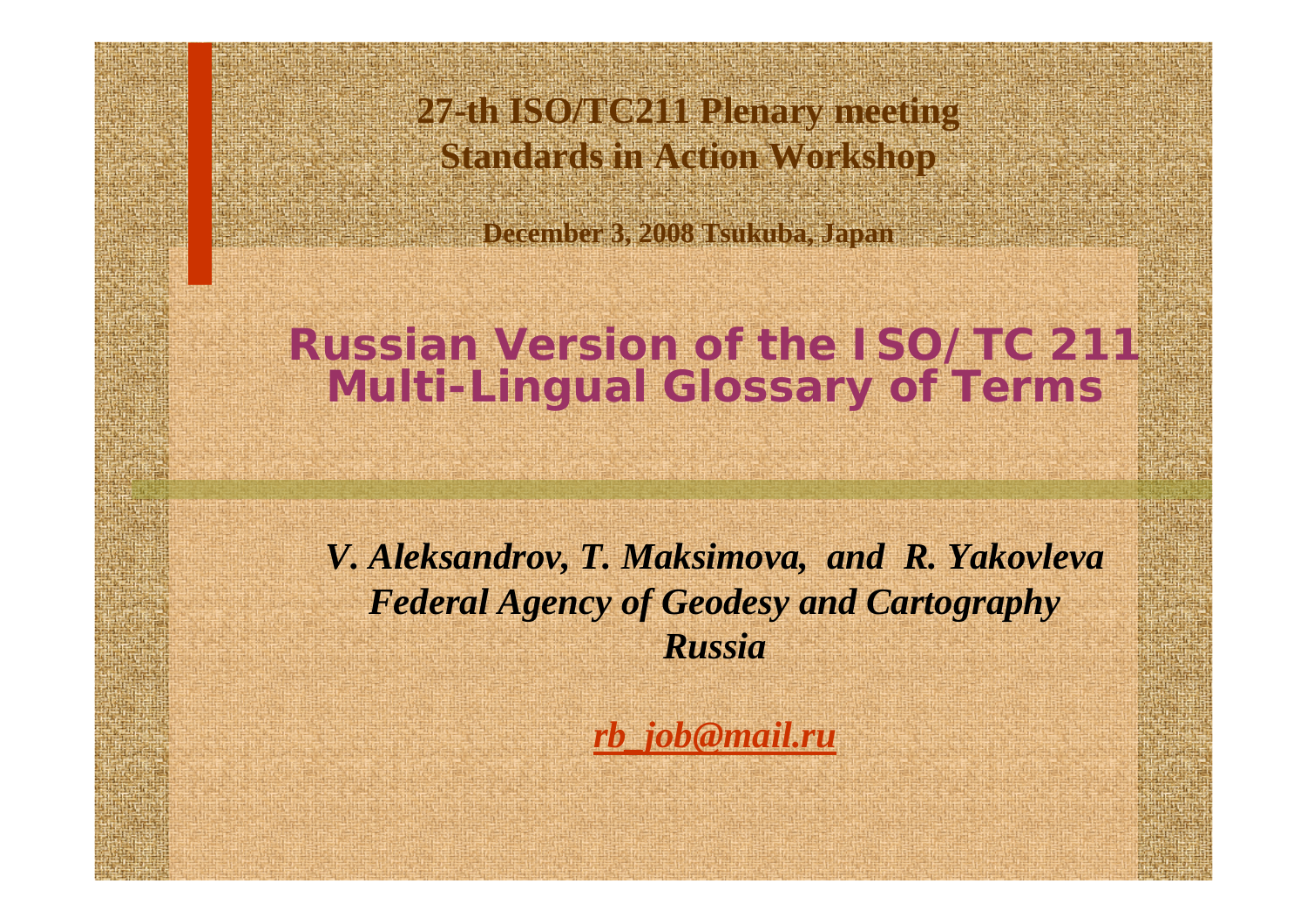National Technical Committee 394 « Geographic information/geomatics» **Members (27) : Federal agency of geodesy and cartography 1State enterprises 13Research and development organizations 6Universities 2Private enterprises 3Military-topographical Department of Ministry of defense 1**GIS-association **100 metal 100 metal 100 metal 100 metal**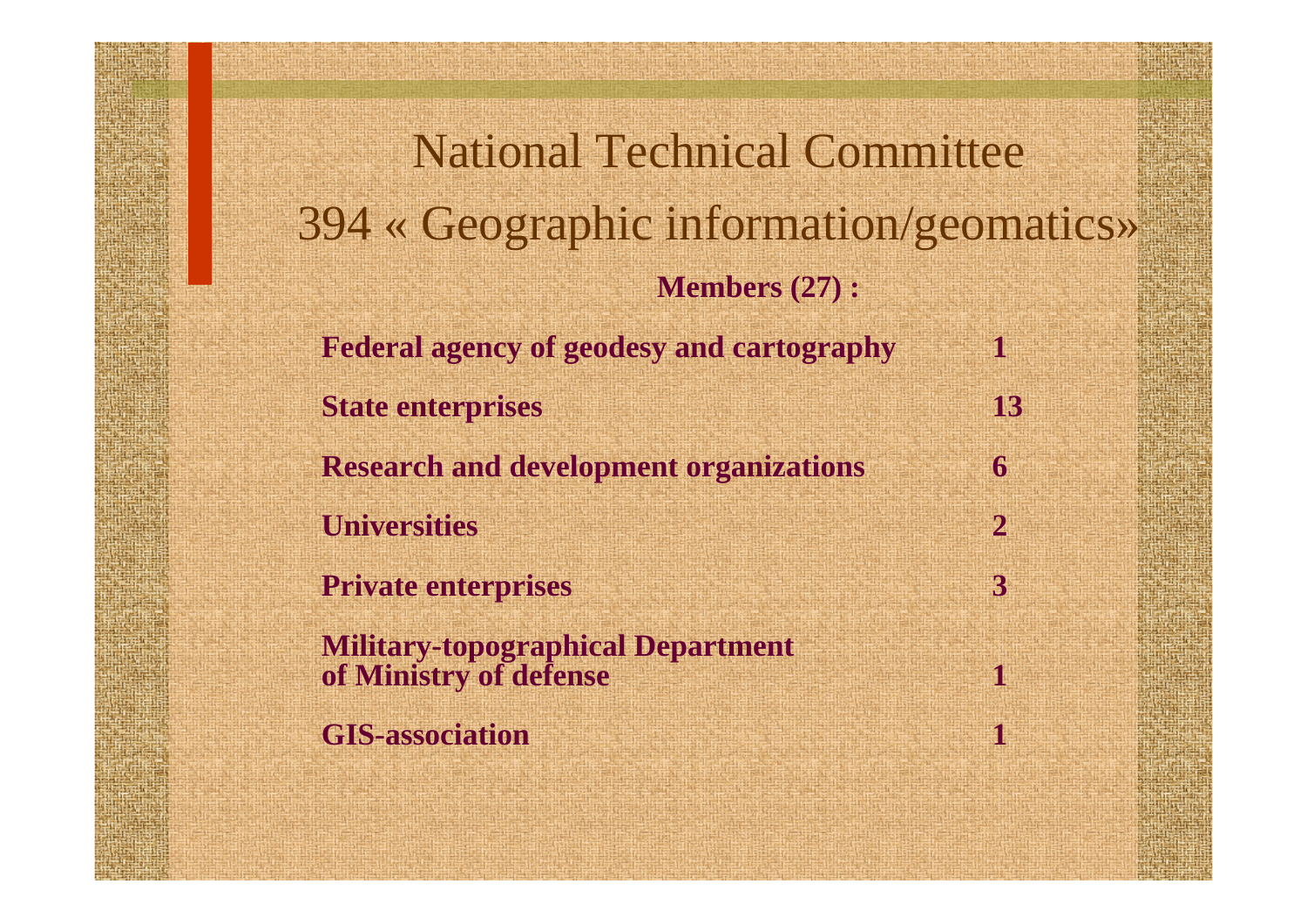#### National standards of the Russian Federation

**The list of the National standards, developed in National Technical Committee 394 « Geographic informati on/geomatics»:** 

**GOST R ISO Geographic information** 

2 standards

- GOST R Geographic information -1standard
- GOST R Digital Topographic Maps

GOST R Digital terrain models

GOST R Geographical information systems

- 4 standards
- 2 standards
- 4 standards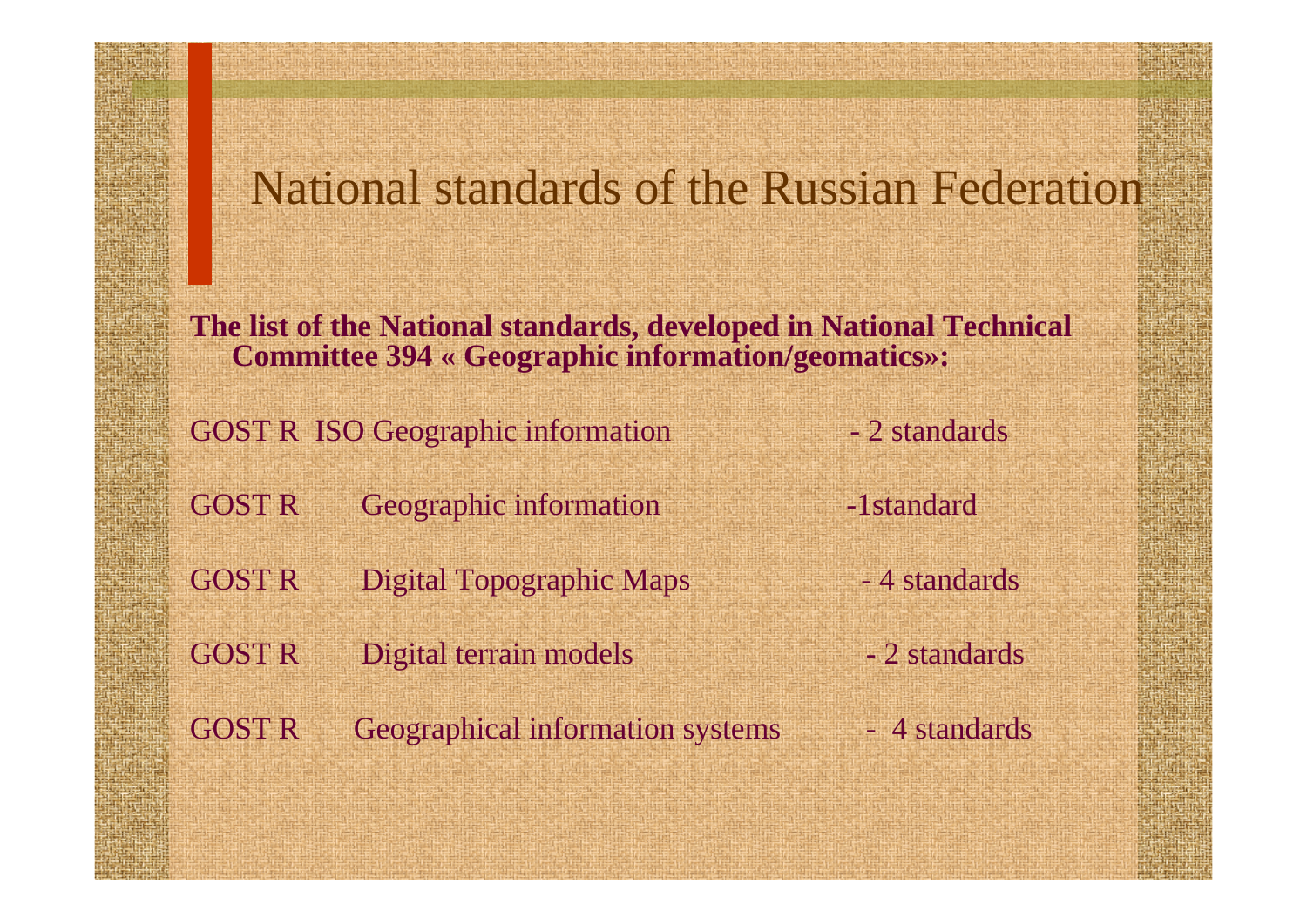# The list of the National standards, developed<br>in National Technical Committee 394 «Geographic information/geomatics»:

 GOST R ISO 19105-2003 Geographic information. Conformance and testing GOST R ISO 19113-2003 Geographic information. Quality principles GOST R 51605-2000 Digital topographic maps. General requirements

- GOST R 51606-2000 Digital topographic maps. Classifying and encoding system for digital topographic information. General requirements
	- GOST R 51607-2000 Digital topographic maps. Digital description rules for cartographic information. General requirements
	- GOST R 51608-2000 Digital topographic maps. Quality requirements
	- GOST R 52438-2005 Geographical information systems. Terms and definitions GOST R 52439-2005 Digital terrain models. Feature catalogue. Requirements for structure
- GOST R 52440-2005 Digital terrain models. General requirements
- GOST R 52155-2003 Geographical information systems. Federal, regio nal, municipal geographical information systems. General technical requirements
- G O S T R 52571-2006 Geographical information systems. Spatial data compatibility. General requireme nts
	- GOST R 52572-2006 Geographical information systems. Coordinate frame. General requirements
	- GOST R 52573-2006 Geographic information. Metadata
	- GOST R (under development) Framework spatial data. General requirements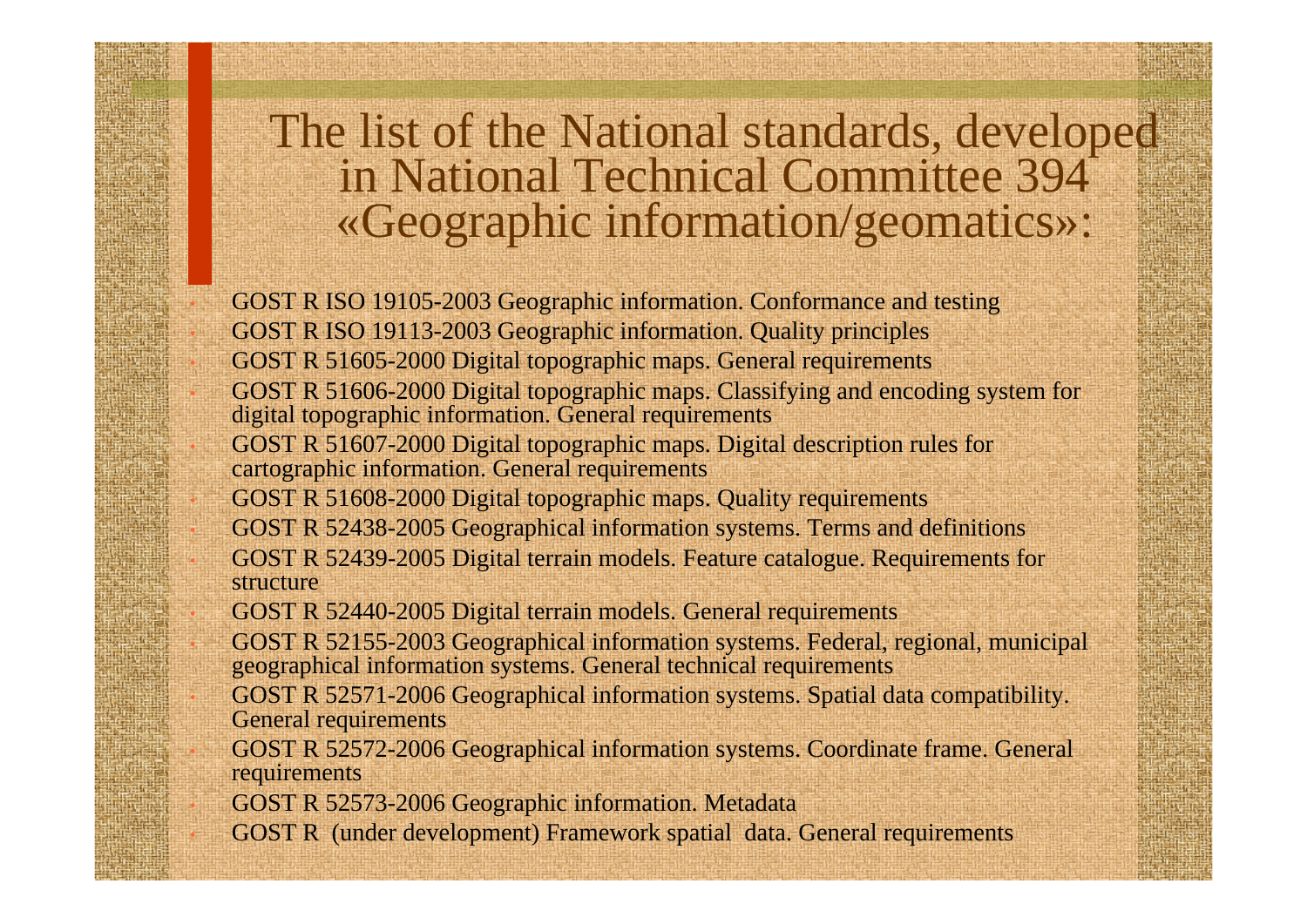# ISO/TC 211 standards, adopted as national standards of the Russian Federation

#### **ISO 19105-2003 - Conformance and testing**

#### **ISO 19113:2003 – Quality principles**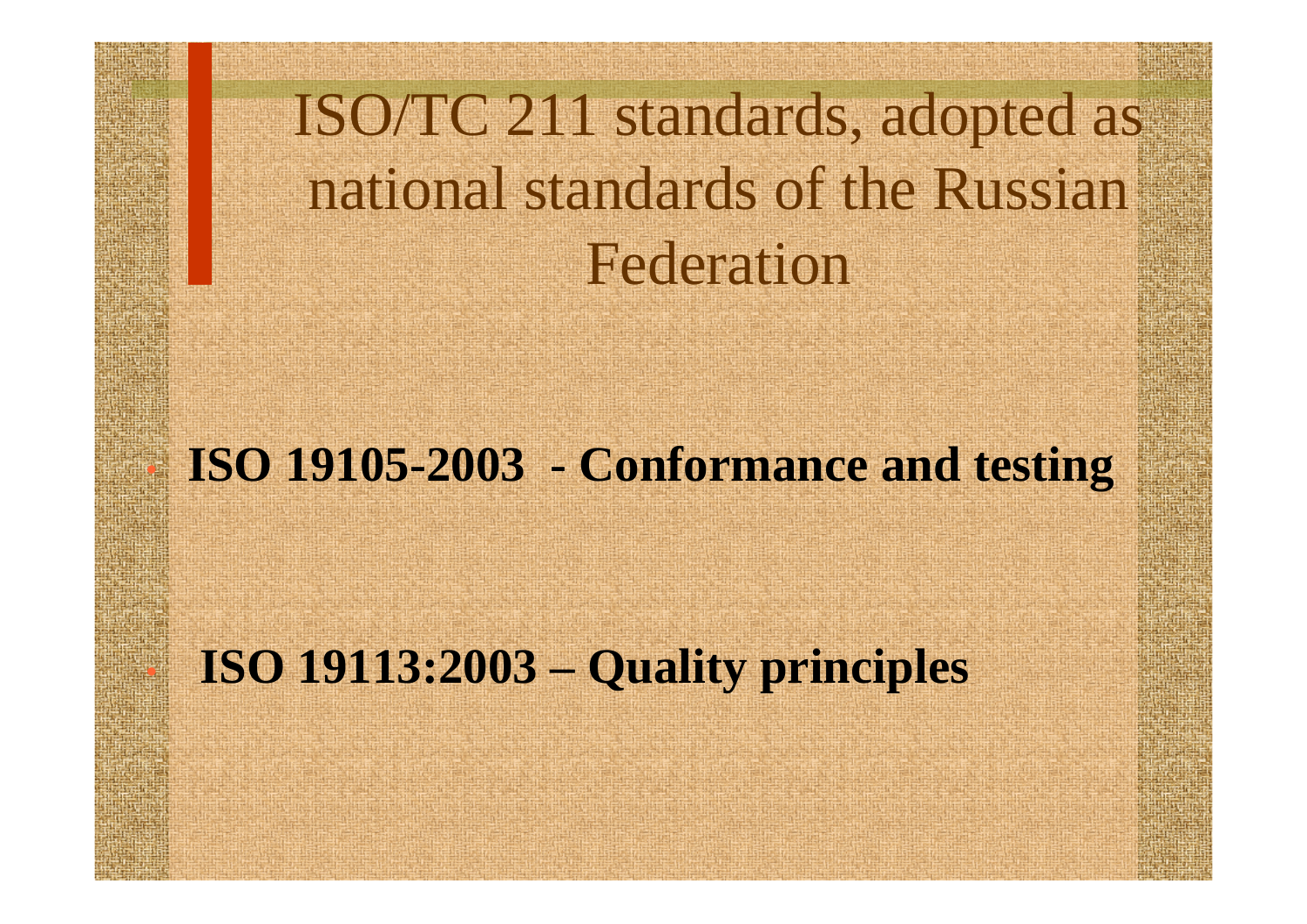## National standards based on the ISO/TC211 standards

 GOST R 52572-2006 Geographical information systems. Spatial referencing by coordinates

 GOST R 52573-2006 Geographical information. Metadata

•

•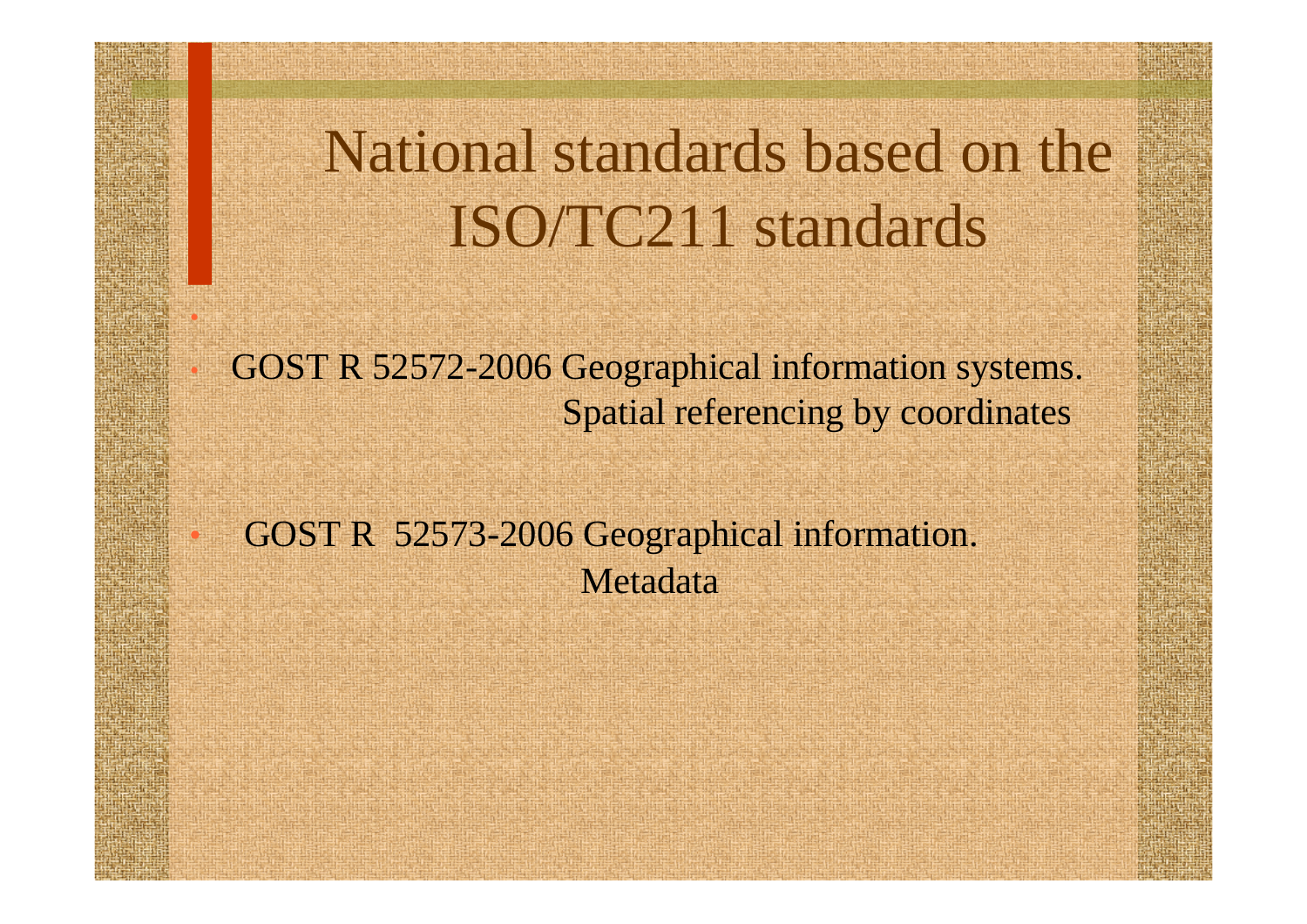# Methodology of Russian Version MLGT

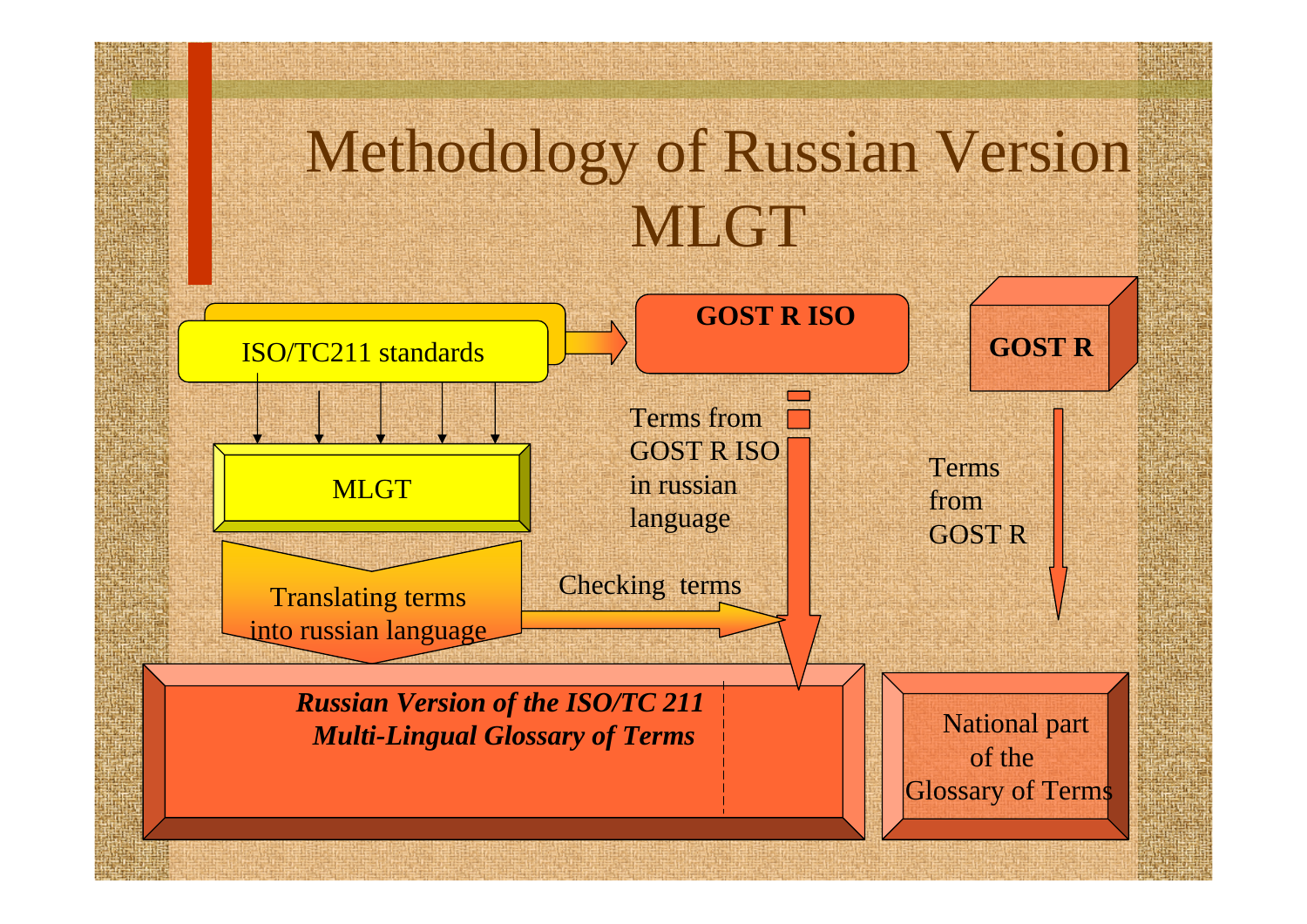## Next steps

 Discussing of the Russian version of MLGT in national TC394

> •Representing to the National Body on standardization

•National Body on standardization •(ROSTEHREGULIROVANIE)

> •Official submitting to ISO/TC211

The ISO/TC 211 Geographic information/Geomatics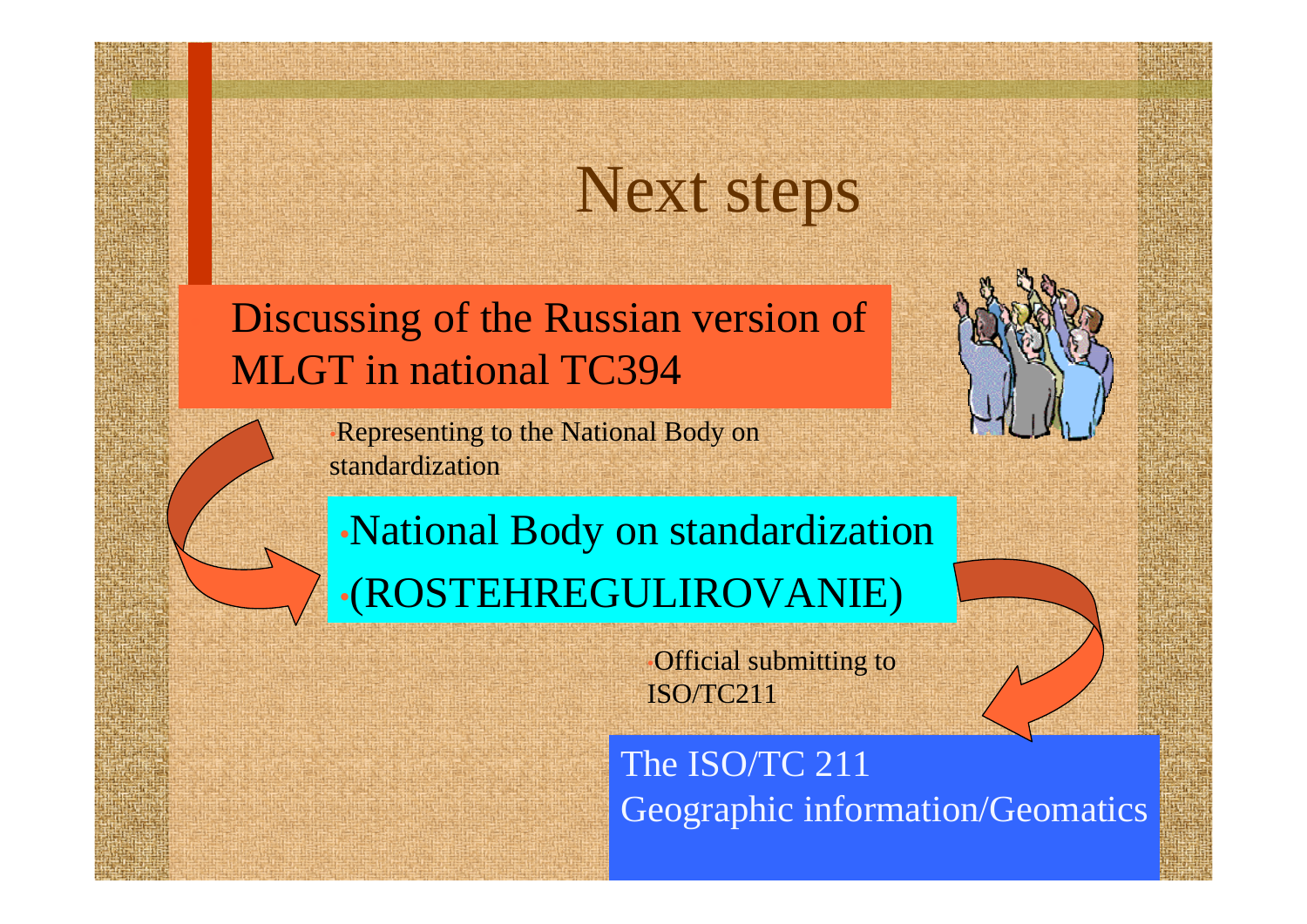#### Translation difficulties

**Terms and definitions we need to make more clear in Russian language :** Item, Item class, Tracking, Feature, Routing, Object, Spatial object, Route instruction, Instant, Target, Entity ….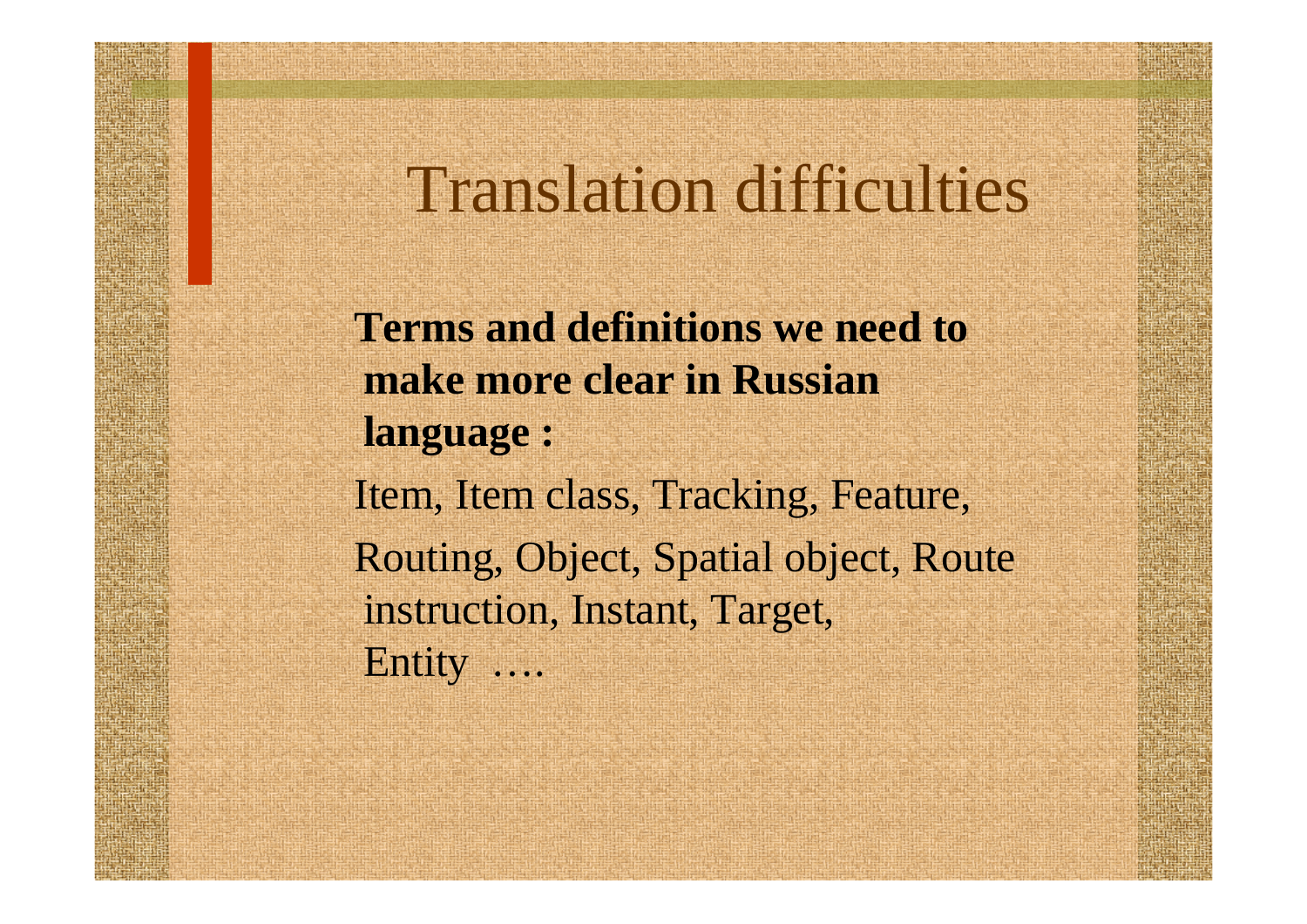### Problems

*MLGT:* **Navigation -combination of routing, route traversal and tracking (ISO 19133)**

**ISO 19133:2005 – Location-based services – Tracking and navigation**

**ISO 19134:2007 – Location-based services – Multimodal routing and navigation**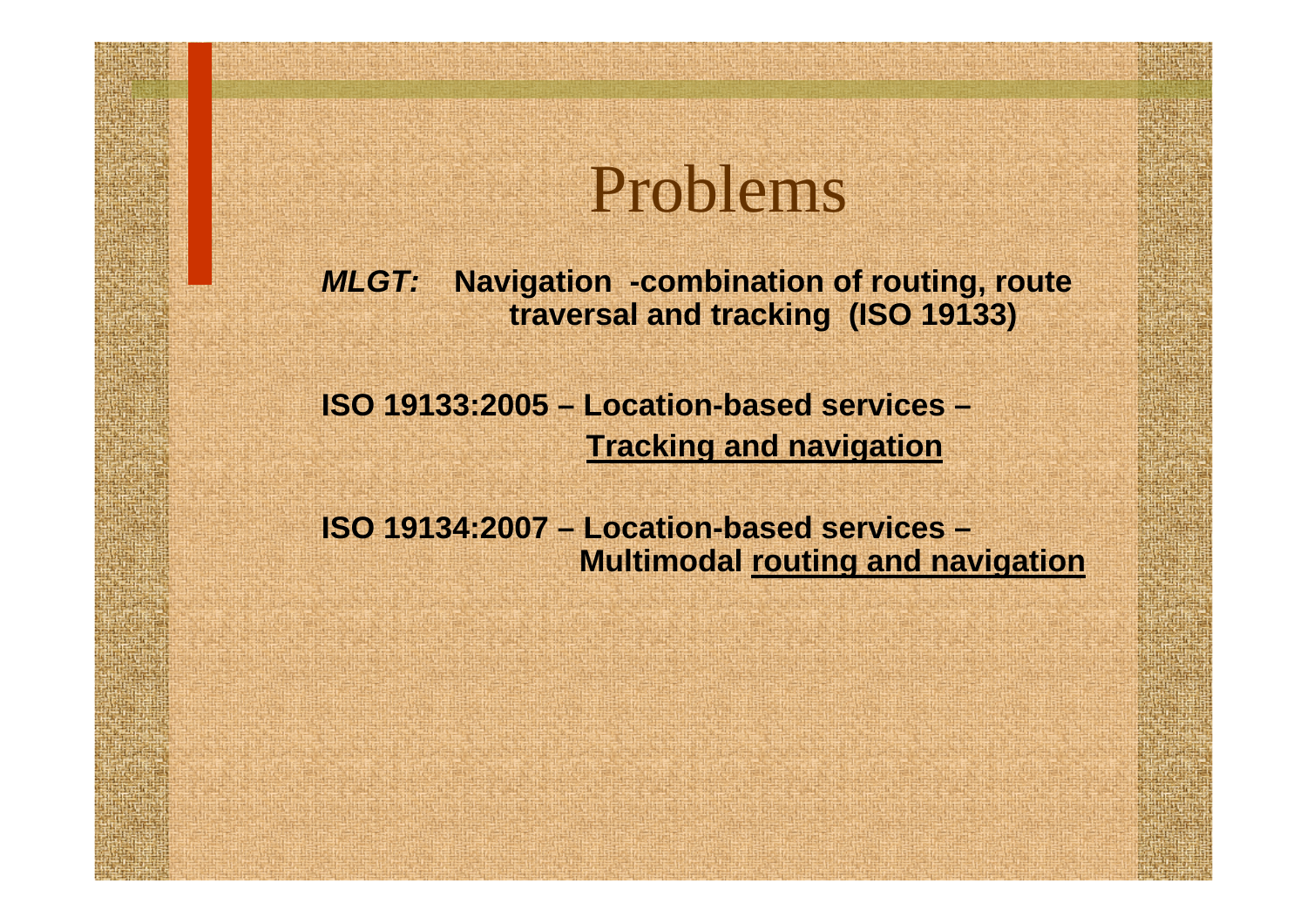### Priority spheres of standardization in the Russian federation

 *Navigation and location based services (on the base of digital maps at scale 1:100000 on the territory of the Russian Federation)*

*National Spatial Data Infrastructure* 

•

•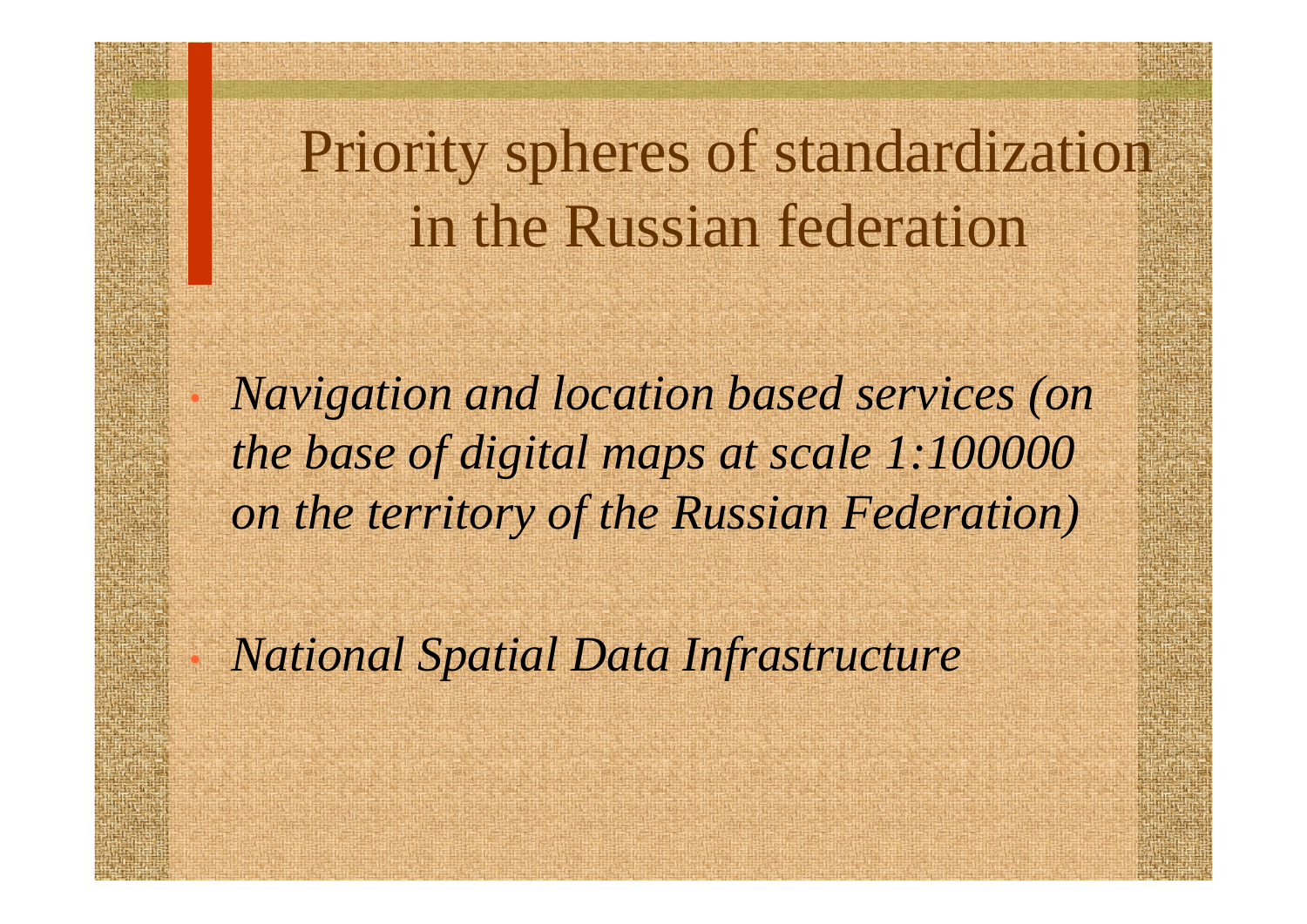Russian Version of the MLGT as the instrument for further standards developing

ISO/TC211 standards

 $\frac{1}{2}$ 

 *Russian Version of the ISO/TC 211 Multi-Lingual Glossary of Terms*

•**GOST R ISO**

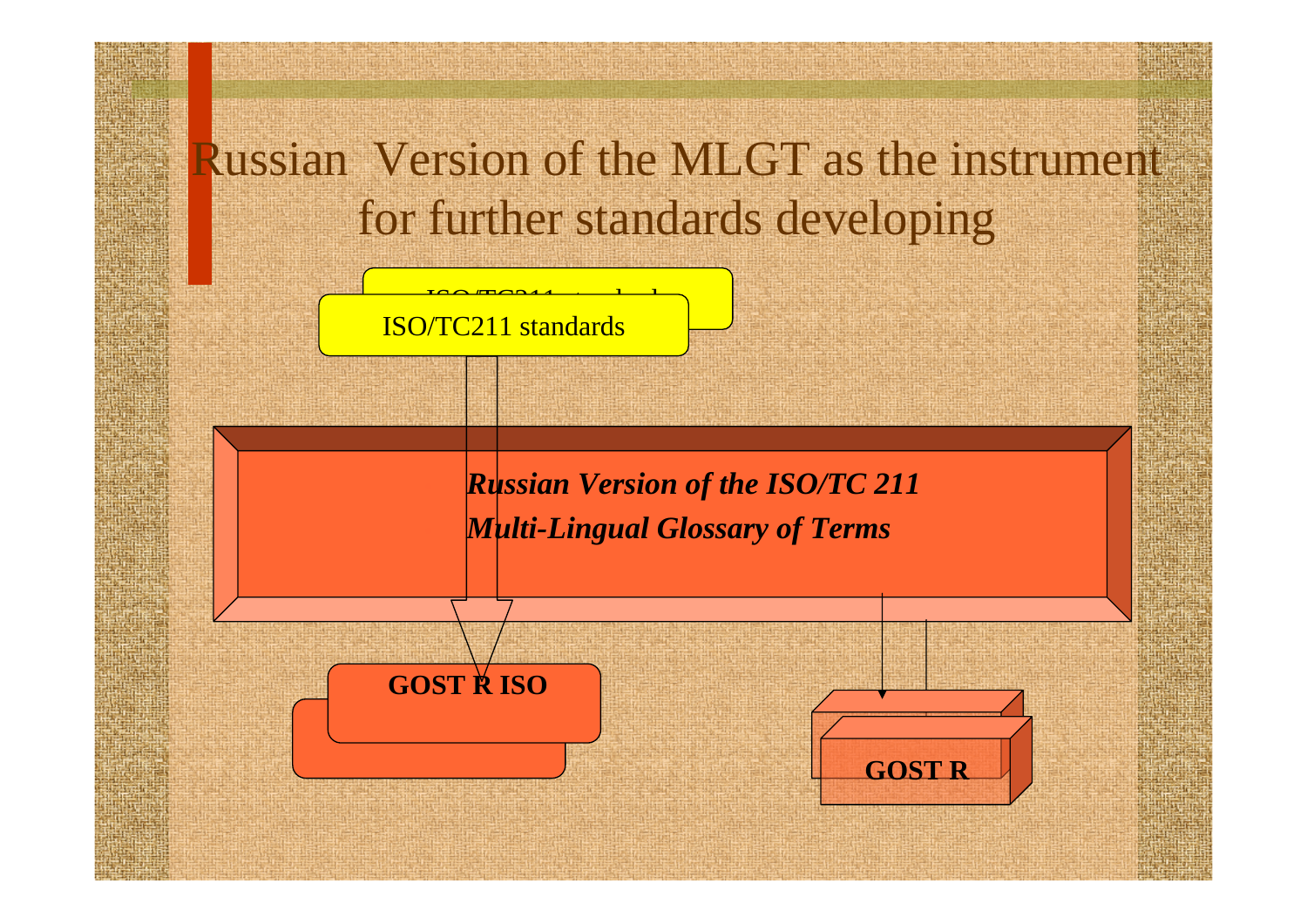